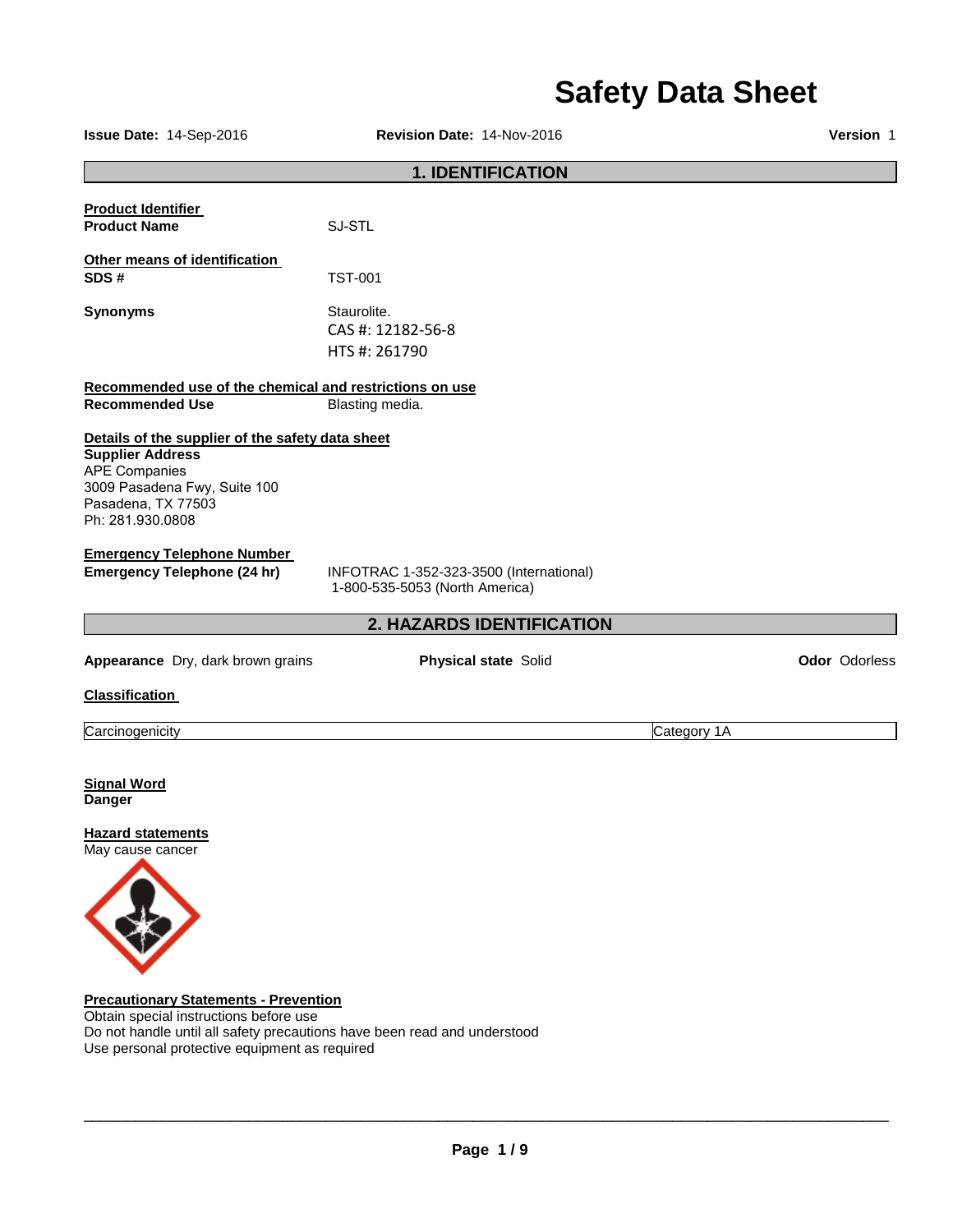#### **Precautionary Statements - Response**

If exposed or concerned: Get medical advice/attention

### **Precautionary Statements - Storage**

Store locked up

### **Precautionary Statements - Disposal**

Dispose of contents/container to an approved waste disposal plant

### **3. COMPOSITION/INFORMATION ON INGREDIENTS**

\_\_\_\_\_\_\_\_\_\_\_\_\_\_\_\_\_\_\_\_\_\_\_\_\_\_\_\_\_\_\_\_\_\_\_\_\_\_\_\_\_\_\_\_\_\_\_\_\_\_\_\_\_\_\_\_\_\_\_\_\_\_\_\_\_\_\_\_\_\_\_\_\_\_\_\_\_\_\_\_\_\_\_\_\_\_\_\_\_\_\_\_\_

**Synonyms Staurolite.** 

| <b>Chemical Name</b> | CAS No.    | Weight-% |
|----------------------|------------|----------|
| Titanium(IV) Oxide   | 13463-67-7 | $5 - 15$ |
| Zirconium silicate   | 14940-68-2 | $1 - 2$  |
| Aluminum silicate    | 1302-76-7  | 0-2      |
| Quartz               | 14808-60-7 | 0.1-1    |

\*\*If Chemical Name/CAS No is "proprietary" and/or Weight-% is listed as a range, the specific chemical identity and/or percentage of composition has been withheld as a trade secret.\*\*

# **4. FIRST AID MEASURES**

#### **First Aid Measures**

| <b>General Advice</b> | Provide this SDS to medical personnel for treatment.                                                                                                                                                                 |
|-----------------------|----------------------------------------------------------------------------------------------------------------------------------------------------------------------------------------------------------------------|
| <b>Eye Contact</b>    | Rinse cautiously with water for several minutes. Remove contact lenses, if present and<br>easy to do. Continue rinsing. Do not rub eyes. If eye irritation persists: Get medical<br>advice/attention.                |
| <b>Skin Contact</b>   | Remove/Take off immediately all contaminated clothing. Rinse skin with water/shower.<br>Wash contaminated clothing before reuse. If skin irritation occurs: Get medical<br>advice/attention.                         |
| Inhalation            | Remove exposed individual(s) to fresh air for 20 minutes. Consult a physician / poison<br>center if individual's condition declines or if symptoms persist. Blow nose to remove<br>particulates from nasal passages. |
| Ingestion             | Rinse mouth. Do not induce vomiting without medical advice. If conscious give 2 glasses of<br>water to dilute. Get medical attention.                                                                                |

#### **Most important symptoms and effects**

**Symptoms** Can be irritating if inhaled at high concentration. May cause symptoms such as coughing or sneezing.

### **Indication of any immediate medical attention and special treatment needed**

**Notes to Physician**  Treat symptomatically.

# **5. FIRE-FIGHTING MEASURES**

### **Suitable Extinguishing Media**

Use extinguishing measures that are appropriate to local circumstances and the surrounding environment.

### **Unsuitable Extinguishing Media** Not determined.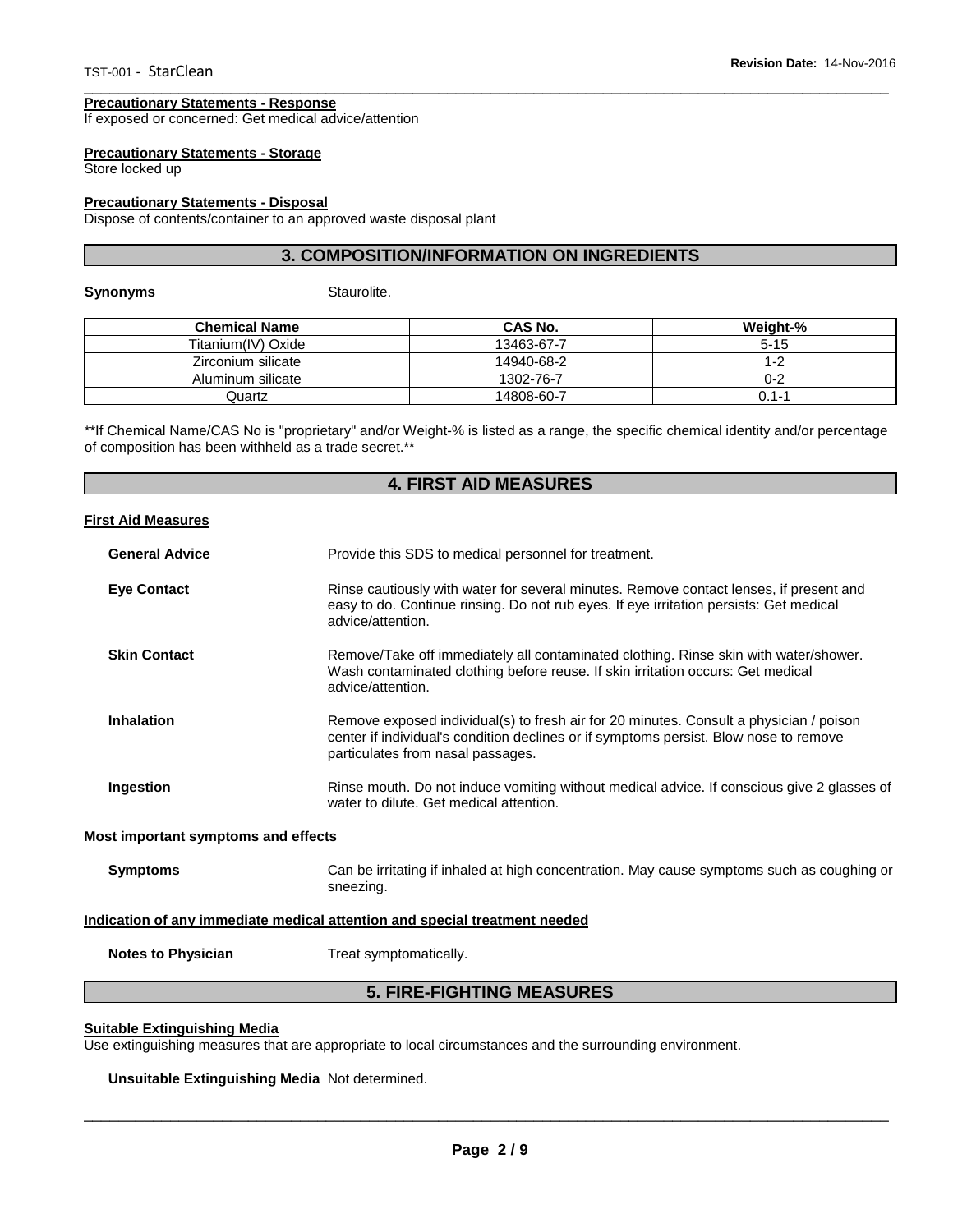# **Specific Hazards Arising from the Chemical**

Product is not flammable or combustible.

### **Protective equipment and precautions for firefighters**

As in any fire, wear self-contained breathing apparatus pressure-demand, MSHA/NIOSH (approved or equivalent) and full protective gear.

# **6. ACCIDENTAL RELEASE MEASURES**

### **Personal precautions, protective equipment and emergency procedures**

| <b>Personal Precautions</b>                          | Wear protective clothing as described in Section 8 of this safety data sheet.                                                                                                                                                                                                                                                                                                                         |
|------------------------------------------------------|-------------------------------------------------------------------------------------------------------------------------------------------------------------------------------------------------------------------------------------------------------------------------------------------------------------------------------------------------------------------------------------------------------|
| <b>Environmental precautions</b>                     |                                                                                                                                                                                                                                                                                                                                                                                                       |
| <b>Environmental precautions</b>                     | Prevent from entering into soil, ditches, sewers, waterways and/or groundwater. See<br>Section 12, Ecological Information.                                                                                                                                                                                                                                                                            |
| Methods and material for containment and cleaning up |                                                                                                                                                                                                                                                                                                                                                                                                       |
| <b>Methods for Containment</b>                       | Prevent further leakage or spillage if safe to do so.                                                                                                                                                                                                                                                                                                                                                 |
| <b>Methods for Clean-Up</b>                          | Vacuum up if possible, otherwise sweep up and re-cycle. If the spilled product is not<br>suitable for re-use, damp down, collect and where possible return to manufacturer for<br>reprocessing. Otherwise dispose of to an approved landfill site and cover with clean fill in<br>accordance with Federal, Provincial, State and Local regulations. For waste disposal, see<br>section 13 of the SDS. |

# **7. HANDLING AND STORAGE**

# **Precautions for safe handling**

**Advice on Safe Handling** Obtain special instructions before use. Do not handle until all safety precautions have been read and understood. Use personal protective equipment as required. Avoid breathing dusts. Wear protective gloves/protective clothing. Wash face, hands and any exposed skin thoroughly after handling.

### **Conditions for safe storage, including any incompatibilities**

**Storage Conditions Keep containers tightly closed in a cool, well-ventilated place. Store locked up.** 

**Incompatible Materials Strong oxidizing agents.**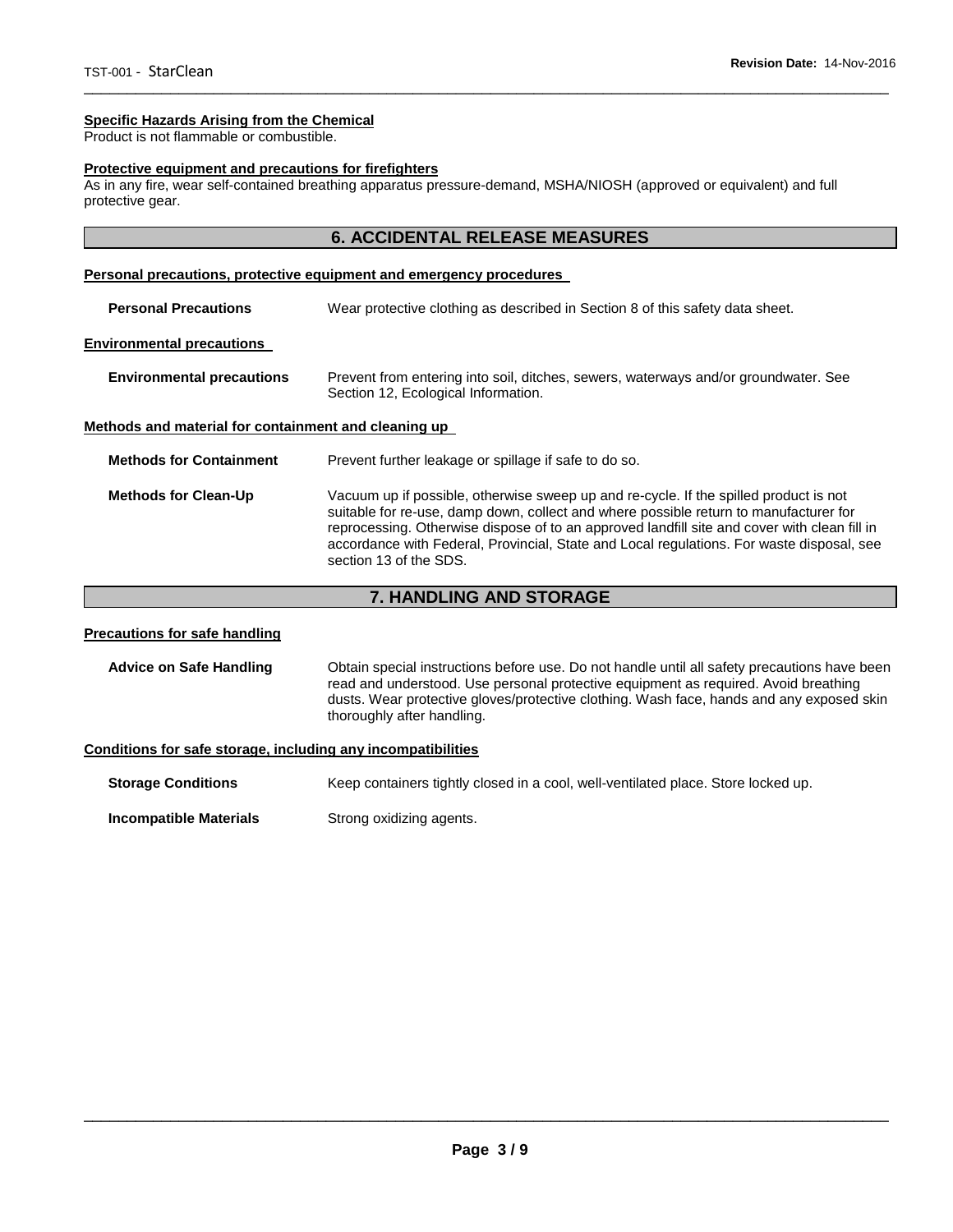# **8. EXPOSURE CONTROLS/PERSONAL PROTECTION**

\_\_\_\_\_\_\_\_\_\_\_\_\_\_\_\_\_\_\_\_\_\_\_\_\_\_\_\_\_\_\_\_\_\_\_\_\_\_\_\_\_\_\_\_\_\_\_\_\_\_\_\_\_\_\_\_\_\_\_\_\_\_\_\_\_\_\_\_\_\_\_\_\_\_\_\_\_\_\_\_\_\_\_\_\_\_\_\_\_\_\_\_\_

### **Exposure Guidelines**

| <b>Chemical Name</b> | <b>ACGIH TLV</b>                          | <b>OSHA PEL</b>                           | <b>NIOSH IDLH</b>                         |
|----------------------|-------------------------------------------|-------------------------------------------|-------------------------------------------|
| Titanium(IV) Oxide   | TWA: $10 \text{ mg/m}^3$                  | TWA: 15 $mq/m3$ total dust                | IDLH: $5000 \text{ mg/m}^3$               |
| 13463-67-7           |                                           | (vacated) TWA: 10 mg/m <sup>3</sup> total |                                           |
|                      |                                           | dust                                      |                                           |
| Aluminum silicate    | TWA: 1 $mg/m3$ respirable                 |                                           |                                           |
| 1302-76-7            | particulate matter                        |                                           |                                           |
| Zirconium silicate   | STEL: $10 \text{ mg/m}^3$ Zr              | TWA: $5 \text{ mg/m}^3$ Zr                | IDLH: $25 \text{ mg/m}^3$ Zr              |
| 14940-68-2           | TWA: 5 mg/m <sup>3</sup> Zr               | (vacated) TWA: 5 mg/m <sup>3</sup> Zr     | TWA: 5 mg/m <sup>3</sup> except Zirconium |
|                      |                                           | (vacated) STEL: 10 mg/m <sup>3</sup> Zr   | tetrachloride Zr                          |
|                      |                                           |                                           | STEL: $10 \text{ mg/m}^3$ Zr              |
| Quartz               | TWA: $0.025$ mg/m <sup>3</sup> respirable | (vacated) TWA: $0.1 \text{ mg/m}^3$       | IDLH: 50 $mq/m3$ respirable dust          |
| 14808-60-7           | particulate matter                        | respirable dust                           | TWA: 0.05 mg/m <sup>3</sup> respirable    |
|                      |                                           | $(30)/(%SiO2 + 2)$ mg/m <sup>3</sup> TWA  | dust                                      |
|                      |                                           | total dust                                |                                           |
|                      |                                           | $(250)/(%SiO2 + 5)$ mppcf TWA             |                                           |
|                      |                                           | respirable fraction                       |                                           |
|                      |                                           | $(10)/(%SiO2 + 2)$ mg/m <sup>3</sup> TWA  |                                           |
|                      |                                           | respirable fraction                       |                                           |
|                      |                                           |                                           |                                           |

**Other Information** As shipped from the manufacturer, the grain size of the product is outside the respirable range (>10um diameter) and precludes it from being an inhalation hazard. Handling and processing can however fracture grains, and in the dry state this can generate dust.

### **Appropriate engineering controls**

**Engineering Controls Apply technical measures to comply with the occupational exposure limits. Ensure that** eyewash stations and safety showers are close to the workstation location. Ventilation requirements will depend on handling methods and the amount in use, but should be sufficient to maintain dust levels below exposure limits. Points of dust generation, such as a conveyor and hopper discharges should be equipped with an effective extraction system. If using Staurolite concentrate for sand blasting, use in a blasting chamber with mechanical extraction ventilation that meets OSHA 29 CFR part 1910.94. Where sand blasting occurs outside of chamber, minimize dust contamination of surroundings and maintain dust levels below the recommended exposure standards.

#### **Individual protection measures, such as personal protective equipment**

| <b>Eye/Face Protection</b>      | Wear safety glasses with side shields (or goggles). Refer to 29 CFR 1910.133 for eye and<br>face protection regulations.                                                                                                                                          |
|---------------------------------|-------------------------------------------------------------------------------------------------------------------------------------------------------------------------------------------------------------------------------------------------------------------|
| <b>Skin and Body Protection</b> | Wear impervious protective clothing, including boots, gloves, lab coat, apron or coveralls,<br>as appropriate, to prevent skin contact. Refer to 29 CFR 1910.138 for appropriate skin and<br>body protection.                                                     |
| <b>Respiratory Protection</b>   | If necessary, wear a MSHA/NIOSH-approved respirator. When sand blasting, use a type<br>CE abrasive blast supplied air respirator covering head, neck and shoulders a per CFR<br>1910.94 (a)(5). Refer to 29 CFR 1910.134 for respiratory protection requirements. |

**General Hygiene Considerations** Handle in accordance with good industrial hygiene and safety practice.

# **9. PHYSICAL AND CHEMICAL PROPERTIES**

### **Information on basic physical and chemical properties**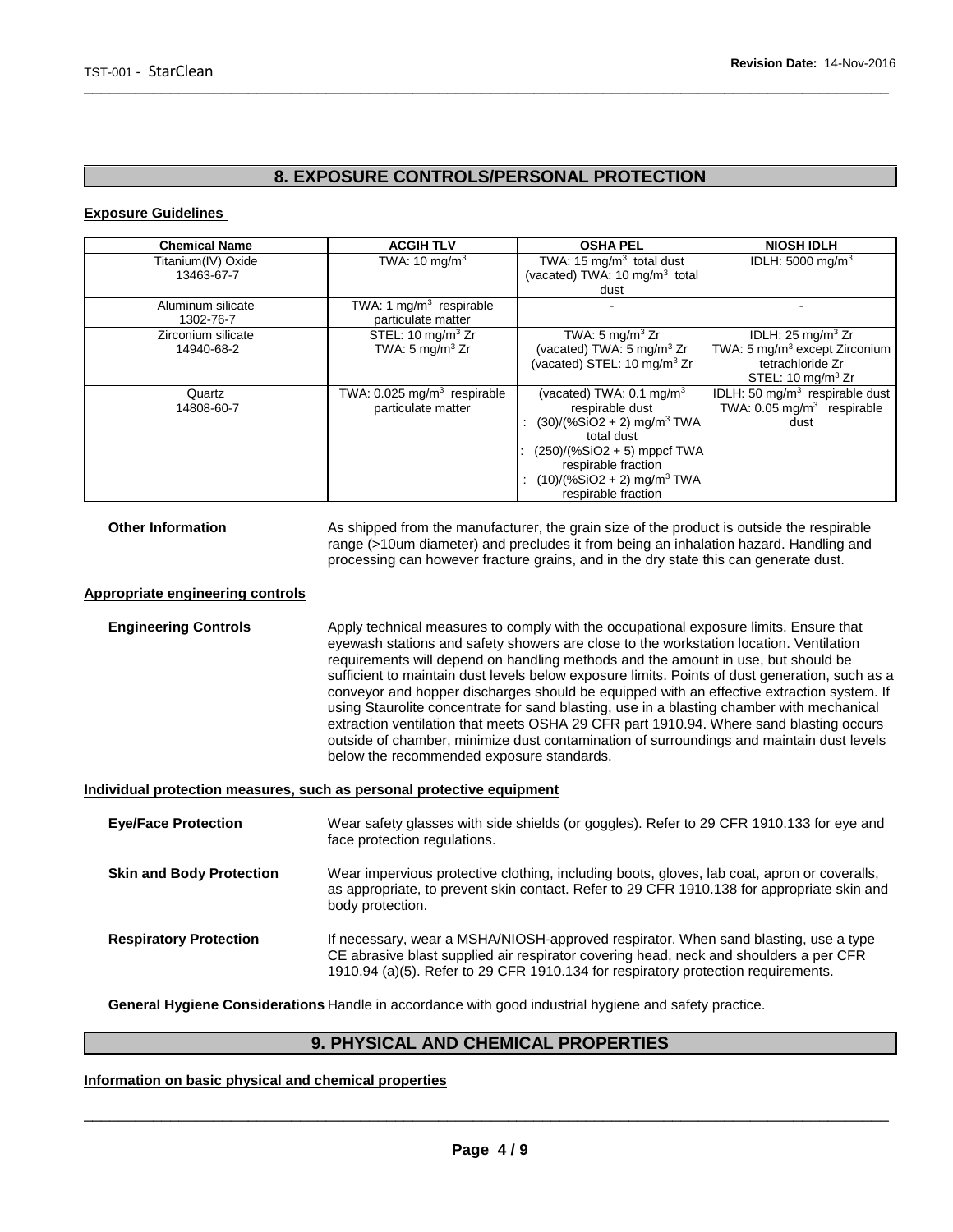| <b>Physical state</b><br>Appearance<br>Color                                                                                                                                                                                                                                                                                                                                                                                                                                                                                                                                                                                                                               | Solid<br>Dry, dark brown grains<br>Dark brown                                                                                                                                                                                                                                                                                                                   | Odor<br><b>Odor Threshold</b> | Odorless<br>Not determined |
|----------------------------------------------------------------------------------------------------------------------------------------------------------------------------------------------------------------------------------------------------------------------------------------------------------------------------------------------------------------------------------------------------------------------------------------------------------------------------------------------------------------------------------------------------------------------------------------------------------------------------------------------------------------------------|-----------------------------------------------------------------------------------------------------------------------------------------------------------------------------------------------------------------------------------------------------------------------------------------------------------------------------------------------------------------|-------------------------------|----------------------------|
| <b>Property</b><br>pH<br><b>Melting Point/Freezing Point</b><br><b>Boiling Point/Boiling Range</b><br><b>Flash Point</b><br><b>Evaporation Rate</b><br><b>Flammability (Solid, Gas)</b><br><b>Flammability Limits in Air</b><br><b>Upper Flammability Limits</b><br><b>Lower Flammability Limit</b><br><b>Vapor Pressure</b><br><b>Vapor Density</b><br><b>Relative Density</b><br><b>Water Solubility</b><br>Solubility in other solvents<br><b>Partition Coefficient</b><br><b>Auto-ignition Temperature</b><br><b>Decomposition Temperature</b><br><b>Kinematic Viscosity</b><br><b>Dynamic Viscosity</b><br><b>Explosive Properties</b><br><b>Oxidizing Properties</b> | Values<br>N/A<br>1380 °C / 2516 °F<br>Not determined<br>Not determined<br>Not determined<br>Not determined<br>Not determined<br>Not determined<br>Not volatile<br>Not determined<br>$3.7 - 3.8$<br>Insoluble<br>Not determined<br>Not determined<br>Not self-igniting<br>Not determined<br>Not determined<br>Not determined<br>Not determined<br>Not determined | Remarks • Method              |                            |
| <b>Other Information</b>                                                                                                                                                                                                                                                                                                                                                                                                                                                                                                                                                                                                                                                   |                                                                                                                                                                                                                                                                                                                                                                 |                               |                            |
| <b>Molecular weight</b><br><b>Bulk Density</b>                                                                                                                                                                                                                                                                                                                                                                                                                                                                                                                                                                                                                             | 1279.87<br>1980-2040 kg/m <sup>3</sup>                                                                                                                                                                                                                                                                                                                          |                               |                            |

\_\_\_\_\_\_\_\_\_\_\_\_\_\_\_\_\_\_\_\_\_\_\_\_\_\_\_\_\_\_\_\_\_\_\_\_\_\_\_\_\_\_\_\_\_\_\_\_\_\_\_\_\_\_\_\_\_\_\_\_\_\_\_\_\_\_\_\_\_\_\_\_\_\_\_\_\_\_\_\_\_\_\_\_\_\_\_\_\_\_\_\_\_

# **10. STABILITY AND REACTIVITY**

### **Reactivity**

Not reactive under normal conditions.

# **Chemical Stability**

Stable under recommended storage conditions.

# **Possibility of Hazardous Reactions**

None under normal processing.

# **Conditions to Avoid**

Keep out of reach of children. Dust formation.

# **Incompatible Materials**

Strong oxidizing agents.

# **Hazardous Decomposition Products**

None known based on information supplied.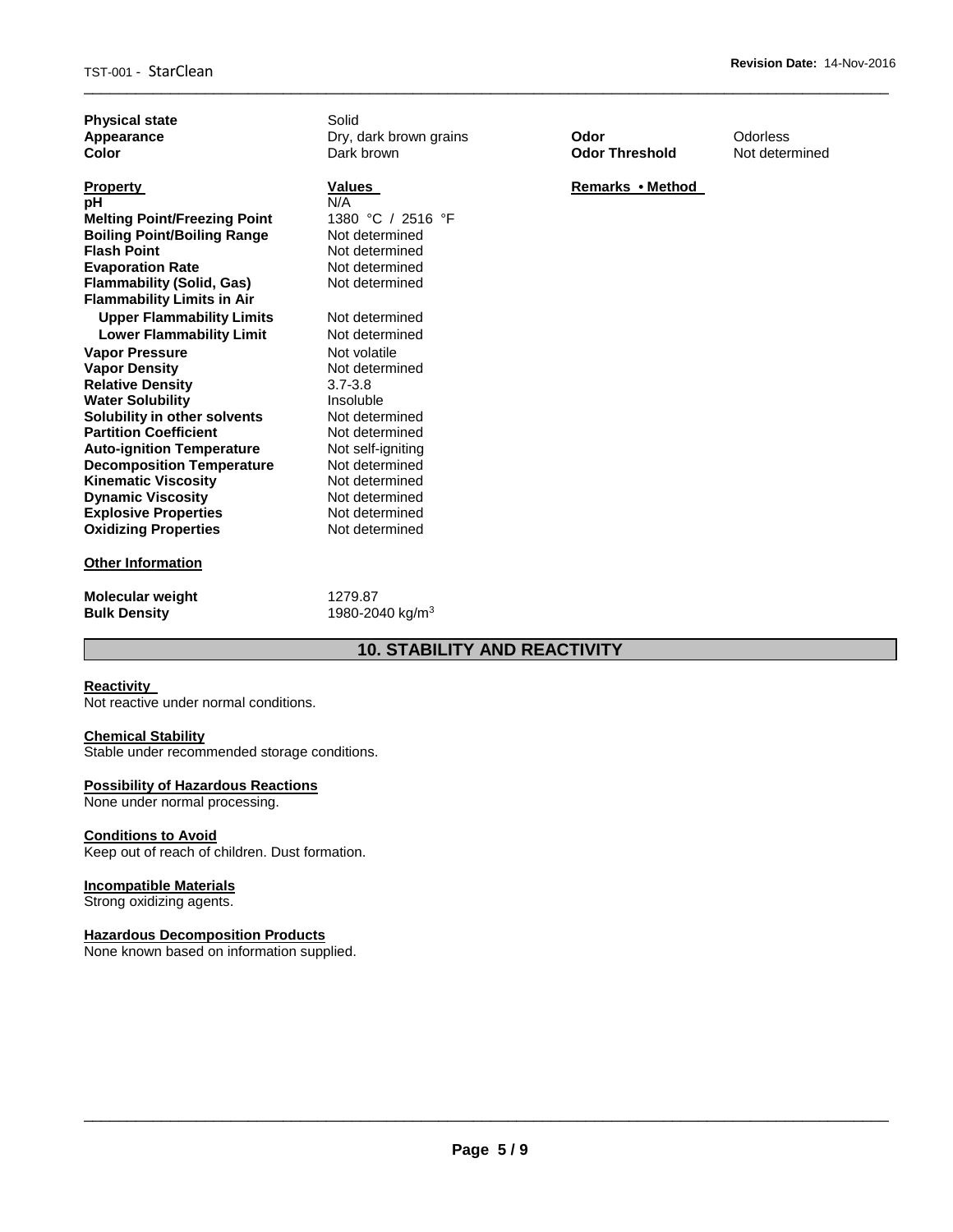# **11. TOXICOLOGICAL INFORMATION**

\_\_\_\_\_\_\_\_\_\_\_\_\_\_\_\_\_\_\_\_\_\_\_\_\_\_\_\_\_\_\_\_\_\_\_\_\_\_\_\_\_\_\_\_\_\_\_\_\_\_\_\_\_\_\_\_\_\_\_\_\_\_\_\_\_\_\_\_\_\_\_\_\_\_\_\_\_\_\_\_\_\_\_\_\_\_\_\_\_\_\_\_\_

### **Information on likely routes of exposure**

| <b>Product Information</b> |                                                                           |
|----------------------------|---------------------------------------------------------------------------|
| <b>Eye Contact</b>         | May cause mechanical eye irritation.                                      |
| <b>Skin Contact</b>        | Avoid contact with skin and clothing.                                     |
| <b>Inhalation</b>          | May cause irritation to the mucous membranes and upper respiratory tract. |
| Ingestion                  | Do not taste or swallow.                                                  |

### **Component Information**

| <b>Chemical Name</b>             | Oral LD50             | <b>Dermal LD50</b> | <b>Inhalation LC50</b>   |
|----------------------------------|-----------------------|--------------------|--------------------------|
| Titanium(IV) Oxide<br>13463-67-7 | $> 10000$ mg/kg (Rat) |                    | $\overline{\phantom{0}}$ |
| Quartz<br>14808-60-7             | $= 500$ mg/kg (Rat)   |                    |                          |

### **Information on physical, chemical and toxicological effects**

**Symptoms** Please see section 4 of this SDS for symptoms.

### **Delayed and immediate effects as well as chronic effects from short and long-term exposure**

**Carcinogenicity May cause cancer.** 

| <b>Chemical Name</b>             | ACGIH | <b>IARC</b> | <b>NTP</b> | <b>OSHA</b> |
|----------------------------------|-------|-------------|------------|-------------|
| Titanium(IV) Oxide<br>13463-67-7 |       | Group 2B    |            |             |
| Quartz<br>14808-60-7             | A2    | Group 1     | Known      |             |

**Legend** 

*ACGIH (American Conference of Governmental Industrial Hygienists) A2 - Suspected Human Carcinogen IARC (International Agency for Research on Cancer) Group 1 - Carcinogenic to Humans Group 2B - Possibly Carcinogenic to Humans NTP (National Toxicology Program) Known - Known Carcinogen OSHA (Occupational Safety and Health Administration of the US Department of Labor)*

*X - Present* 

**Other Adverse Effects** As is common with many minerals, Staurolite Concentrate contains very low levels (below 0.05% by weight) of naturally occurring radioactive elements of the uranium and thorium series. Internal exposure via inhaled dust is the main exposure. Close proximity to large quantities (bulk or stockpiles) of Staurolite concentrate over long periods (2000 hours per year) may result in direct exposure. This Staurolite concentrate is exempt from the NRC regulations for source material per 10 CFR40 because it is below the 0.05% uranium and thorium.

# **12. ECOLOGICAL INFORMATION**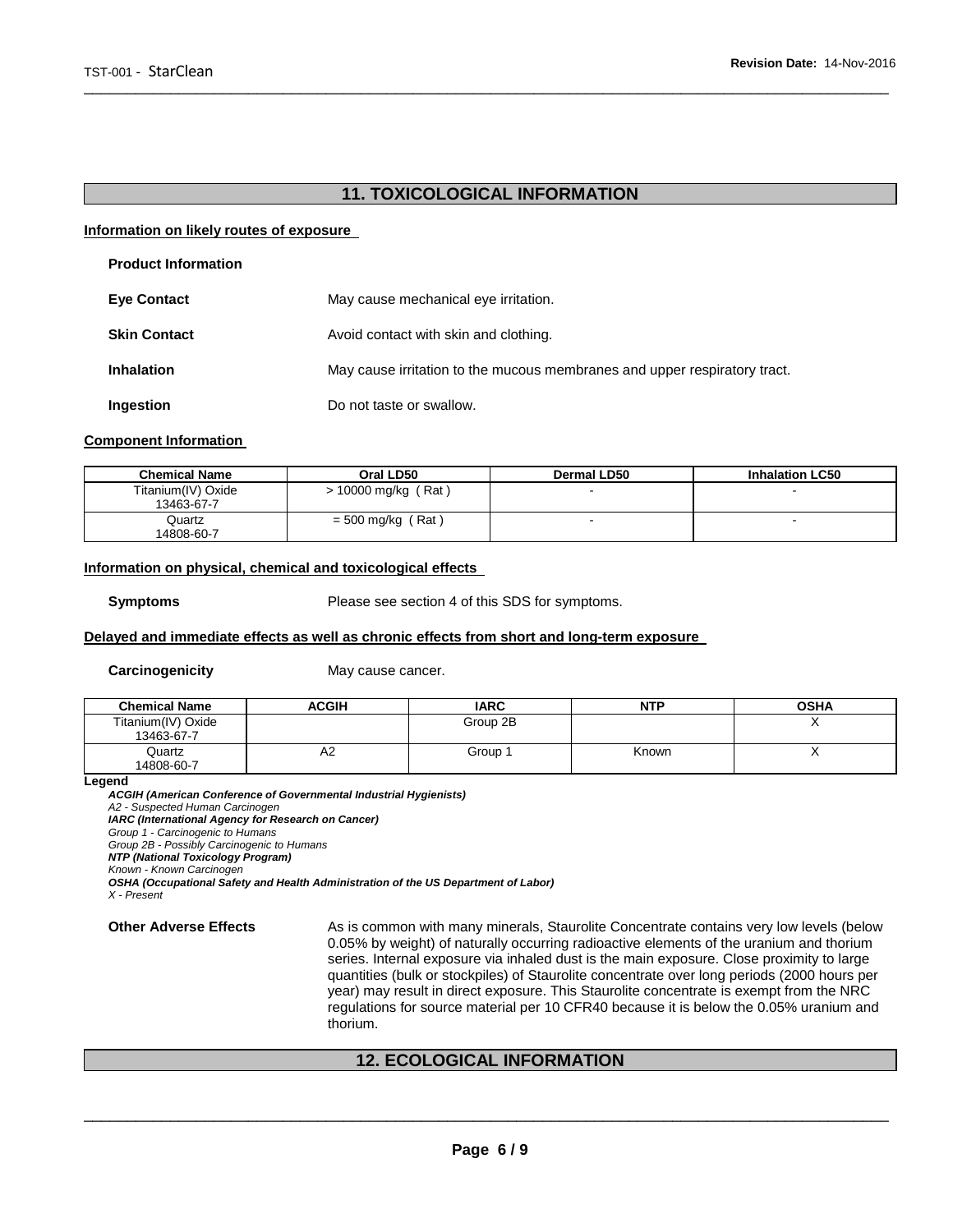# **Ecotoxicity**

An environmental hazard cannot be excluded in the event of unprofessional handling or disposal.

# **Persistence/Degradability**

Not determined.

#### **Bioaccumulation** Not determined.

# **Mobility**

Not determined

# **Other Adverse Effects**

Not determined

# **13. DISPOSAL CONSIDERATIONS**

\_\_\_\_\_\_\_\_\_\_\_\_\_\_\_\_\_\_\_\_\_\_\_\_\_\_\_\_\_\_\_\_\_\_\_\_\_\_\_\_\_\_\_\_\_\_\_\_\_\_\_\_\_\_\_\_\_\_\_\_\_\_\_\_\_\_\_\_\_\_\_\_\_\_\_\_\_\_\_\_\_\_\_\_\_\_\_\_\_\_\_\_\_

### **Waste Treatment Methods**

| <b>Disposal of Wastes</b>        | Disposal should be in accordance with applicable regional, national and local laws and<br>regulations. If approved, may be transferred to an approved landfill site. NOTE: many states<br>are developing new regulations for disposal of waste containing Natural Occurring<br>Radioactive Materials (NORM) above background levels. Consult and comply with current<br>regulations. |  |  |  |  |
|----------------------------------|--------------------------------------------------------------------------------------------------------------------------------------------------------------------------------------------------------------------------------------------------------------------------------------------------------------------------------------------------------------------------------------|--|--|--|--|
| <b>Contaminated Packaging</b>    | Disposal should be in accordance with applicable regional, national and local laws and<br>regulations.                                                                                                                                                                                                                                                                               |  |  |  |  |
| <b>14. TRANSPORT INFORMATION</b> |                                                                                                                                                                                                                                                                                                                                                                                      |  |  |  |  |
| <b>Note</b>                      | Please see current shipping paper for most up to date shipping information, including<br>exemptions and special circumstances.                                                                                                                                                                                                                                                       |  |  |  |  |
| <b>DOT</b>                       | Not regulated                                                                                                                                                                                                                                                                                                                                                                        |  |  |  |  |
| <b>IATA</b>                      | Not regulated                                                                                                                                                                                                                                                                                                                                                                        |  |  |  |  |
| <b>IMDG</b>                      | Not regulated                                                                                                                                                                                                                                                                                                                                                                        |  |  |  |  |

# **15. REGULATORY INFORMATION**

# **International Inventories**

| <b>Chemical Name</b> | TSCA | <b>DSL/NDSL EINECS/E</b> | <b>LINCS</b> | <b>ENCS</b> | <b>IECSC</b> | <b>KECL</b> | <b>PICCS</b> | <b>AICS</b> |
|----------------------|------|--------------------------|--------------|-------------|--------------|-------------|--------------|-------------|
| Staurolite           |      |                          |              |             |              |             |              |             |
| Titanium(IV) Oxide   |      | X                        |              | Present     | х            | Present     |              |             |
| Zirconium silicate   |      |                          |              | Present     |              | Present     |              |             |
| Aluminum silicate    |      | X                        |              |             |              | Present     |              |             |
| Quartz               |      |                          |              | Present     |              | Present     |              |             |

#### **Legend:**

*TSCA - United States Toxic Substances Control Act Section 8(b) Inventory* 

*DSL/NDSL - Canadian Domestic Substances List/Non-Domestic Substances List* 

*EINECS/ELINCS - European Inventory of Existing Chemical Substances/European List of Notified Chemical Substances* 

*ENCS - Japan Existing and New Chemical Substances* 

*IECSC - China Inventory of Existing Chemical Substances* 

*KECL - Korean Existing and Evaluated Chemical Substances*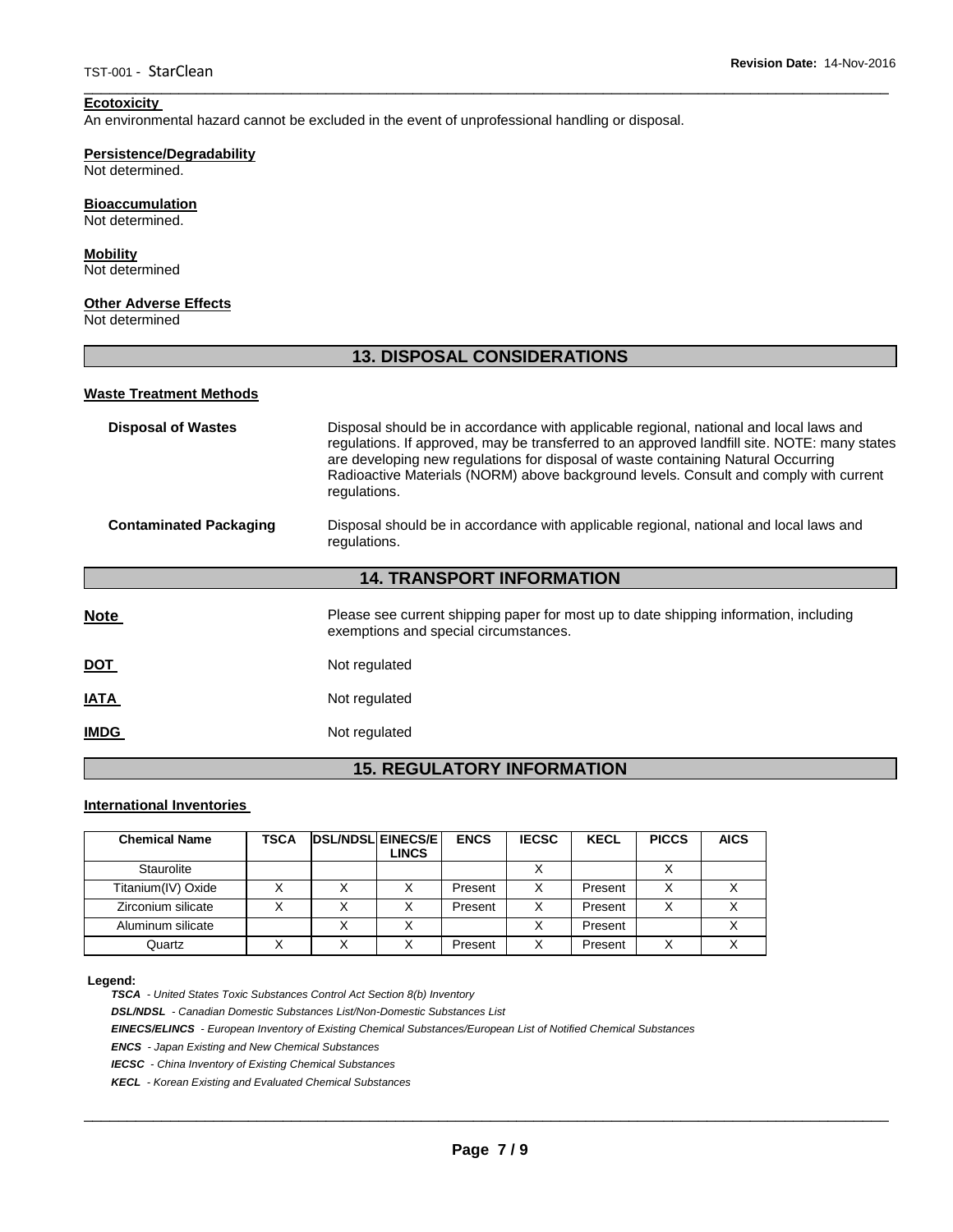\_\_\_\_\_\_\_\_\_\_\_\_\_\_\_\_\_\_\_\_\_\_\_\_\_\_\_\_\_\_\_\_\_\_\_\_\_\_\_\_\_\_\_\_\_\_\_\_\_\_\_\_\_\_\_\_\_\_\_\_\_\_\_\_\_\_\_\_\_\_\_\_\_\_\_\_\_\_\_\_\_\_\_\_\_\_\_\_\_\_\_\_\_ *PICCS - Philippines Inventory of Chemicals and Chemical Substances AICS - Australian Inventory of Chemical Substances* 

### **US Federal Regulations**

# **CERCLA**

This material, as supplied, does not contain any substances regulated as hazardous substances under the Comprehensive Environmental Response Compensation and Liability Act (CERCLA) (40 CFR 302) or the Superfund Amendments and Reauthorization Act (SARA) (40 CFR 355).

### **SARA 311/312 Hazard Categories**

| Acute Health Hazard               | N٥  |
|-----------------------------------|-----|
| Chronic Health Hazard             | Yes |
| Fire Hazard                       | N٥  |
| Sudden Release of Pressure Hazard | N٥  |
| Reactive Hazard                   | N٥  |

### **SARA 313**

Section 313 of Title III of the Superfund Amendments and Reauthorization Act of 1986 (SARA). This product does not contain any chemicals which are subject to the reporting requirements of the Act and Title 40 of the Code of Federal Regulations, Part 372

### **CWA (Clean Water Act)**

This product does not contain any substances regulated as pollutants pursuant to the Clean Water Act (40 CFR 122.21 and 40 CFR 122.42)

### **US State Regulations**

# **California Proposition 65**

This product contains the following Proposition 65 chemicals.

| <b>Chemical Name</b>                          | California P<br>Proposition 65 |  |
|-----------------------------------------------|--------------------------------|--|
| (11.1)<br>Oxide<br>13463-67-7<br>i itanıum(I\ | Carcinogen                     |  |
| 14808-60-7<br>Quartz                          | Carcinogen                     |  |

#### **U.S. State Right-to-Know Regulations**

| <b>Chemical Name</b>             | <b>New Jersey</b> | <b>Massachusetts</b> | Pennsylvania |
|----------------------------------|-------------------|----------------------|--------------|
| Titanium(IV) Oxide<br>13463-67-7 |                   |                      |              |
| Quartz<br>14808-60-7             |                   |                      |              |